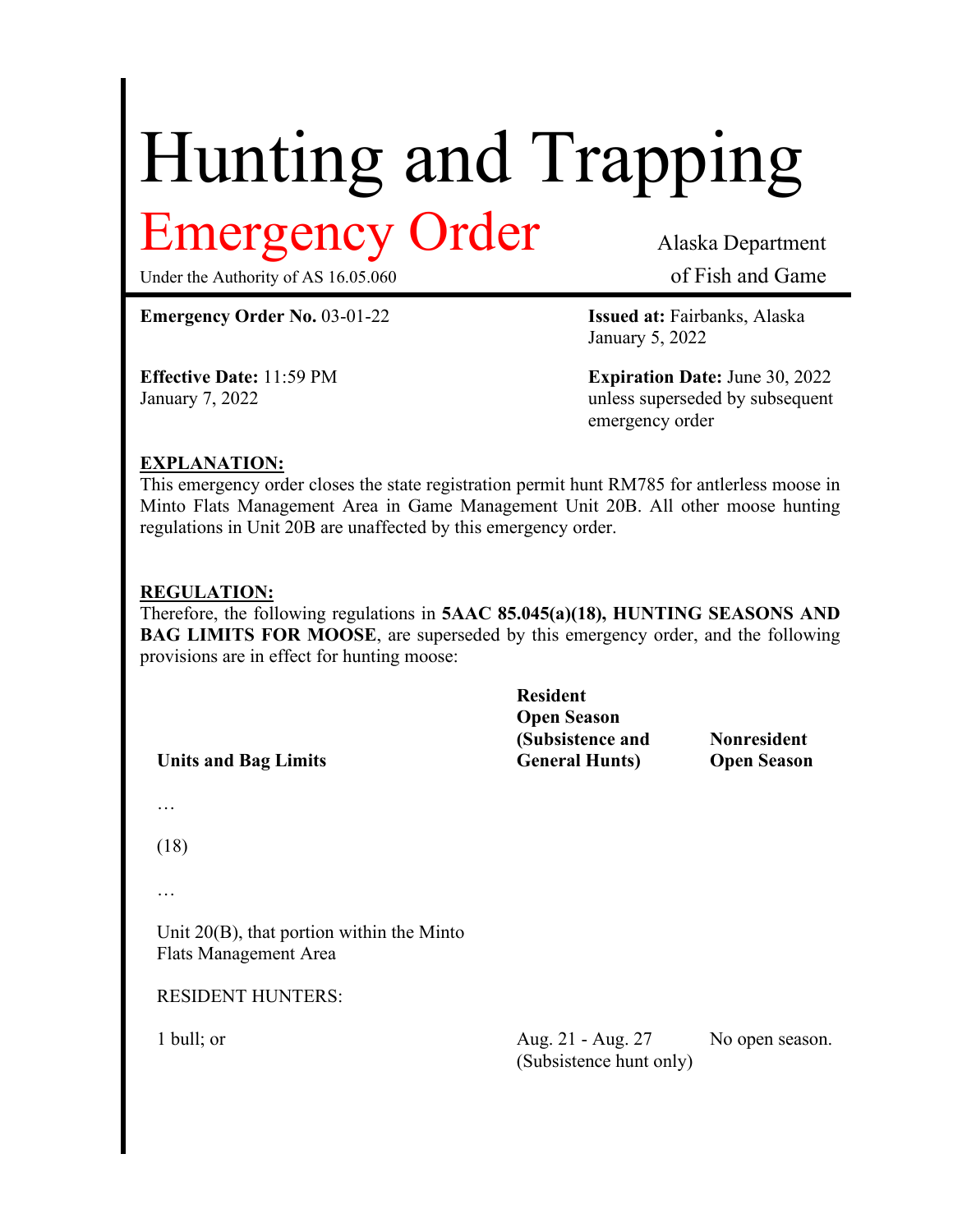|                                                                                                              | <b>Resident</b><br><b>Open Season</b><br>(Subsistence and   | Nonresident        |
|--------------------------------------------------------------------------------------------------------------|-------------------------------------------------------------|--------------------|
| <b>Units and Bag Limits</b>                                                                                  | <b>General Hunts</b> )                                      | <b>Open Season</b> |
| 1 bull with spike-fork antlers or 50-inch<br>antlers or antlers with 3 or more brow<br>tines on one side; or | Sept. 8 - Sept. 25                                          | No open season.    |
|                                                                                                              | $\bigcap$ $\bigcap$ $\bigcap$ $\bigcap$ $\bigcap$ $\bigcap$ |                    |

1 antlerless moose by registration permit only

Oct. 15 – Jan. 7 (Subsistence hunt only)

…

All other moose hunting regulations in Unit 20B remain unchanged and are not affected by this emergency order.

> Doug Vincent-Lang Commissioner

lony  $\epsilon$ 

By delegation to:

 Tony Hollis Wildlife Biologist

### **JUSTIFICATION:**

In 2012, the Board of Game authorized an antlerless moose registration hunt in this portion of Game Management Unit 20B to run from October 15 through February 28, unless closed by Emergency Order. We set a quota of 15 antlerless moose for the 2021–2022 winter hunt (RM785). With the current harvest of 8 cow moose and the extreme December snow fall, the closure is warranted to protect the moose population.

## **DISTRIBUTION:**

The distribution of the Emergency Order is to the following list. Copies are available from the Department of Fish and Game office in Fairbanks.

- 1. Lt. Governor
- 2. Commissioner, ADF&G
- 3. Assistant Attorney General
- 4. Division of Wildlife Conservation
	- a. Director
	- b. Deputy Director
	- c. Regional Supervisors
	- d. Regulations Coordination Team
	- e. Area Offices, Statewide
	- f. Information Management
- g. Wildlife Information Centers
- h. Web Master HQ
- 5. State/Federal Regulations Coordinator
	- a. Anchorage
		- b. Anchorage (Federal)
- 6. Division of Subsistence
	- a. Fairbanks
	- b. HQ
- 7. Division of Boards
	- a. Executive Director, Juneau